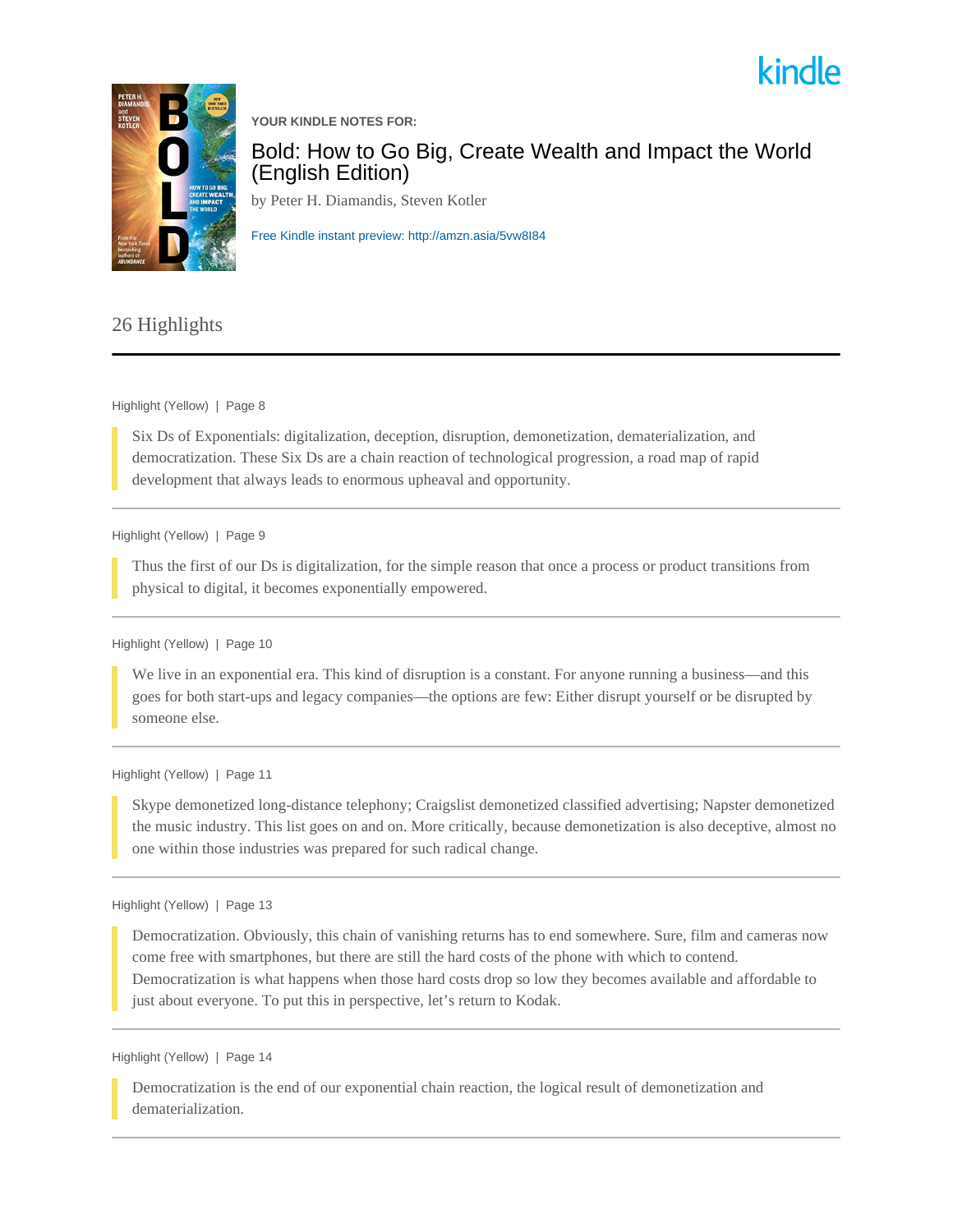# kindle

### Highlight (Yellow) | Page 19

And the entrepreneur should take advantage. The goal here is not to teach you how to become Ben Kaufman, it's to teach you to harness exponential platforms like Quirky, or to encourage you to create similar platforms yourself. Consider Candace Klein, a crowdsourcing

# Highlight (Yellow) | Page 26

Recognizing when a technology is exiting the trough of disillusionment and beginning to rise up the slope of enlightenment is critical for entrepreneurs. Reading an exponential curve like a road map, experts watch for a number of indicators—the development of best practices, supplier proliferation, secondary financings, among others. But for me, the most important telltale factor is the development of a simple and elegant user interface a gateway of effortless interaction that plucks a technology from the hands of the geeks and deposits it with the entrepreneurs. In fact, it was exactly this kind of interface that transformed the Internet.

## Highlight (Yellow) | Page 62

eldercare. If I were an exponential entrepreneur looking to create tremendous value, I'd look for those jobs that are least enjoyable for humans to do. . . . Given that the global market for unskilled labor is worth many trillions of dollars, I would say this is a huge opportunity."

# Highlight (Yellow) | Page 64

"That's not all," continues Hessel. "It can have tooth-polishing nanoparticles designed to continue cleaning long after you've stopped brushing. It can be designed to detect infection or cancer or diabetes, turning different colors in the presence of each, or to release custom-designed probiotics that balance your microbiome. It can do all of these things. And that's just the first thing you do in the morning."

# Highlight (Yellow) | Page 76

"The day before something is truly a breakthrough, it's a crazy idea." Trying out crazy ideas means bucking expert opinion and taking big risks. It means not being afraid to fail. Because you will fail. The road to bold is paved with failure, and this means having a strategy in place to handle risk and learn from mistakes is critical.

#### Highlight (Yellow) | Page 77

That's why LinkedIn founder Reid Hoffman famously said, 'If you're not embarrassed by the first version of your product, you've launched too late.' "

### Highlight (Yellow) | Page 79

Autonomy is the desire to steer our own ship. Mastery is the desire to steer it well. And purpose is the need for the journey to mean something. These three intrinsic rewards are the very motivators that motivate us most. In his book Drive,13 author Daniel Pink explains it like this: The science shows that . . . typical twentieth-century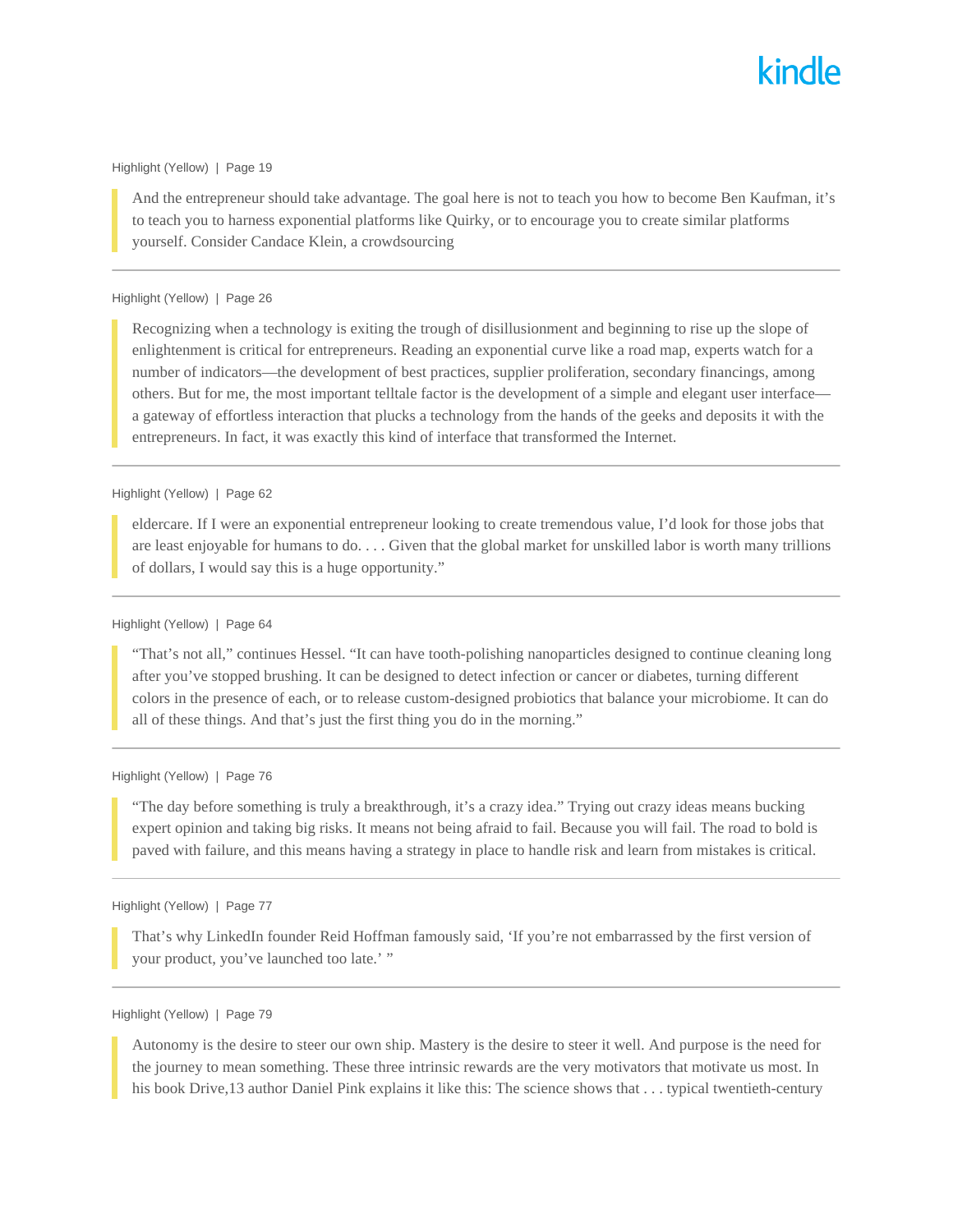# kindle

carrot-and-stick motivators—things we consider somehow a "natural" part of human enterprise—can sometimes work. But they're effective in only a surprisingly narrow band of circumstances. The science shows that "ifthen" rewards . . . are not only ineffective in many situations, but can also crush the high-level, creative, conceptual abilities that are central to current and future economic and social progress. The science shows that the secret to high performance isn't our biological drive (our survival needs) or our reward-and-punishment drive, but our third drive—our deep-seated desire to direct our own lives, to extend and expand our abilities, and to fill our life with purpose.

# Highlight (Yellow) | Page 122

The popular definition of insanity—doing the same thing over and over and expecting a different result—that's only true in a highly deterministic situation. If you have a probabilistic situation, which most situations are, then if you do the same thing twice, it can be quite reasonable to expect a different result." This difference is key. Thinking in probabilities—this business has a 60 percent chance of success—rather than deterministically—if I do A and B, then C will definitely happen—doesn't just guard against oversimplification; it further protects against the brain's inherent laziness. The brain is an energy hog (it's 2 percent of our mass yet uses 25 percent of our energy), so it's always trying to conserve. As it's way more energy efficient to think in black and white, we often do. But outcomes exist across a range. "The future is not certain," continues Musk. "It's really a set of branching probability streams."

# Highlight (Yellow) | Page 122

"Even if the probability for success is fairly low, if the objective is really important, it's still worth doing. Conversely, if the objective is less important, then the probability needs to be much greater. How I decide which projects to take on depends on probability multiplied by the importance of the objective." SpaceX and Tesla are great examples.

### Highlight (Yellow) | Page 131

This letter is often held up as the encapsulation of Bezos's view on the subject, but personally, I think an answer he gave to an Amazon Web Services Live audience in 201227 was far more revealing: "What's going to change in the next ten years?" And that is a very interesting question; it's a very common one. I almost never get the question: "What's not going to change in the next ten years?" And I submit to you that that second question is actually the more important of the two—because you can build a business strategy around the things that are stable in time. . . . In our retail business, we know that customers want low prices, and I know that's going to be true ten years from now. They want fast delivery; they want vast selection. It's impossible to imagine a future ten years from now where a customer comes up and says, "Jeff, I love Amazon; I just wish the prices were a little higher" [or] "I love Amazon; I just wish you'd deliver a little more slowly." Impossible.

# Highlight (Yellow) | Page 136

In an impromptu speech given at the Singularity University founding conference, Larry stood up in front of an audience of some 150 attendees and said: "I have a very simple metric I use: Are you working on something that can change the world? Yes or no? The answer for 99.99999 percent of people is no. I think we need to be training people on how to change the world."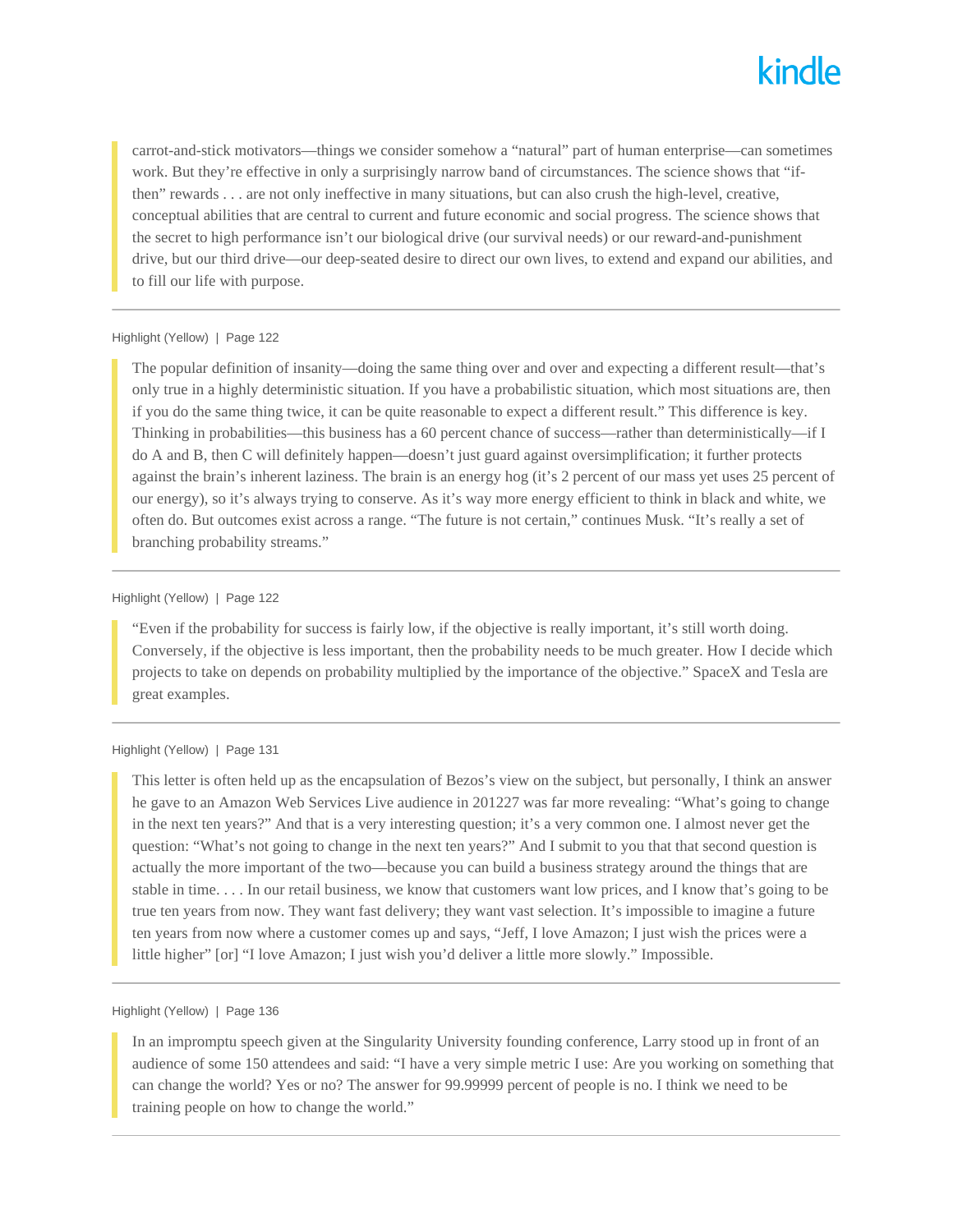# kindle

#### Highlight (Yellow) | Page 159

becoming a data-driven, exponential organization. A great example of this is TopCoder (www.topcoder.com). You've probably heard about hackathons—those mysterious tournaments where coders compete to see who can hack together the best piece of software in a weekend. Well, with TopCoder, now you can have over 600,000 developers, designers, and data scientists hacking away to create solutions just for you. In fields like software and algorithm development, where there are many ways to solve a problem, having multiple submissions lets you compare performance metrics and choose the best one.

# Highlight (Yellow) | Page 208

Trend surfing. You want to launch your campaign on a rising tide. Trends matter. Term popularity is important. Check out Google.com/trends. Trend surfing means riding the wave of a trending keyword just as it's becoming viral. Position yourself correctly and you'll surf the wave to its peak, using the term's popularity to drive traffic to your campaign. In our ARKYD launch, this was the idea behind the space selfie. We weren't sold on the idea until we searched for the term selfie on Google Trends. Based on the number of global searches we found the term was quickly rising in popularity, so we gave it a shot. That shot certainly paid off.

# Highlight (Yellow) | Page 215

"The trillions of hours of free time the population of the planet has to spend doing the things they care about" is how NYU professor Clay Shirky defines the term cognitive surplus.

#### Highlight (Yellow) | Page 230

you've decided you want to start a community, there are nine key stages you will need to pass through along the way. 1. Identity—What Is Your MTP? 2. Designing Your Community Portal 3. Community-Building Resources 4. Early Days of Building Your Community 5. Creating Community Content 6. Engagement and Engagement Strategies 7. Managing Your Community 8. Driving Growth 9. Monetization

#### Highlight (Yellow) | Page 235

The Interview. The interview is one of the most powerful tools for building engagement. Choose a member of the month and interview him or her. Choose your oldest member and interview him or her. And equally important, do VIP interviews. One quick note of advice on VIP interviews: Unless you have an existing relationship, work your way up to the top. Start by finding VIPs slightly lower down on the totem pole—these folks are interviewed far less than CEOs and are often much more excited to talk to the media. 4. Advice. This can certainly include advice from the founder, as people do like to hear from the fearless leader, but you can also solicit advice from members and do a roundup of general advice from the community or—very underutilized but useful—advice from those in an adjacent field.

#### Highlight (Yellow) | Page 244

By the time I finished reading The Spirit of St. Louis, the concept of an incentive prize for the "demonstration of a suborbital, private, fully reusable spaceship" had formed in my mind. Not knowing who my "Orteig" would